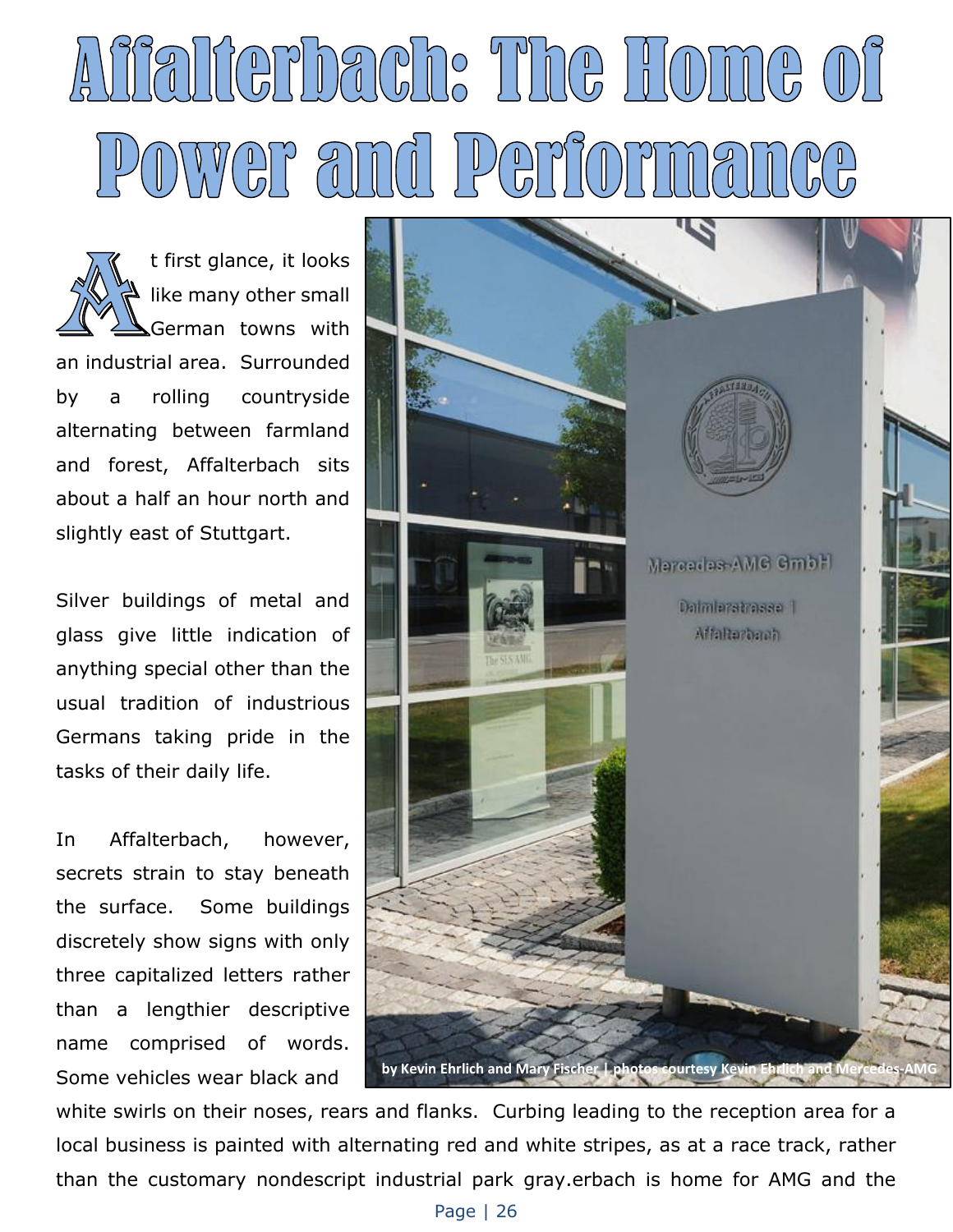epicenter of the production of power in the Mercedes Benz family of automobiles. Engines in all of the most powerful Mercedes Benz road and race cars originate from the minds and hands of the engineers in Affalterbach. This small hamlet in rural Germany is largely responsible for the high horsepower performance credibility enjoyed by cars with the three-pointed star.

Upon our arrival, we took a moment to look around. Within mere minutes, a striking new silver Mercedes Benz AMG GT C with the top down announced its presence with a V-8 grumble as it rolled past a billboard in English: "Welcome to the Home of Driving Performance." Several flagpoles displayed flags from around the world including the US Stars and Stripes (not a coincidence – flags are thoughtfully raised to correspond with nationalities of scheduled visitors each day). A quick peek through a nearby window showed a flash of the distinctive Green Hell Mango paint on car which could only have been a pre-production GT R model. Yes, we were in the right place…

AMG's operation at Affalterbach is an engineering and engine assembly center. It is not a manufacturing plant or a full-scale passenger assembly line. There is no AMG museum. It has only a small reception area where current models are on display along with a modest gift shop. The recently renovated reception area features an engine with all parts separated and suspended by wires to show the complexity. The black floor echoes a starting grid from a racetrack, complete with grid positions and black tire strips where the prior race starters would have spun their wheels and left their mark. The backdrop

looks like a tunnel from which the AMG production cars on the floor have emerged. Displays



The Southwest Star Magazine – your cars & your events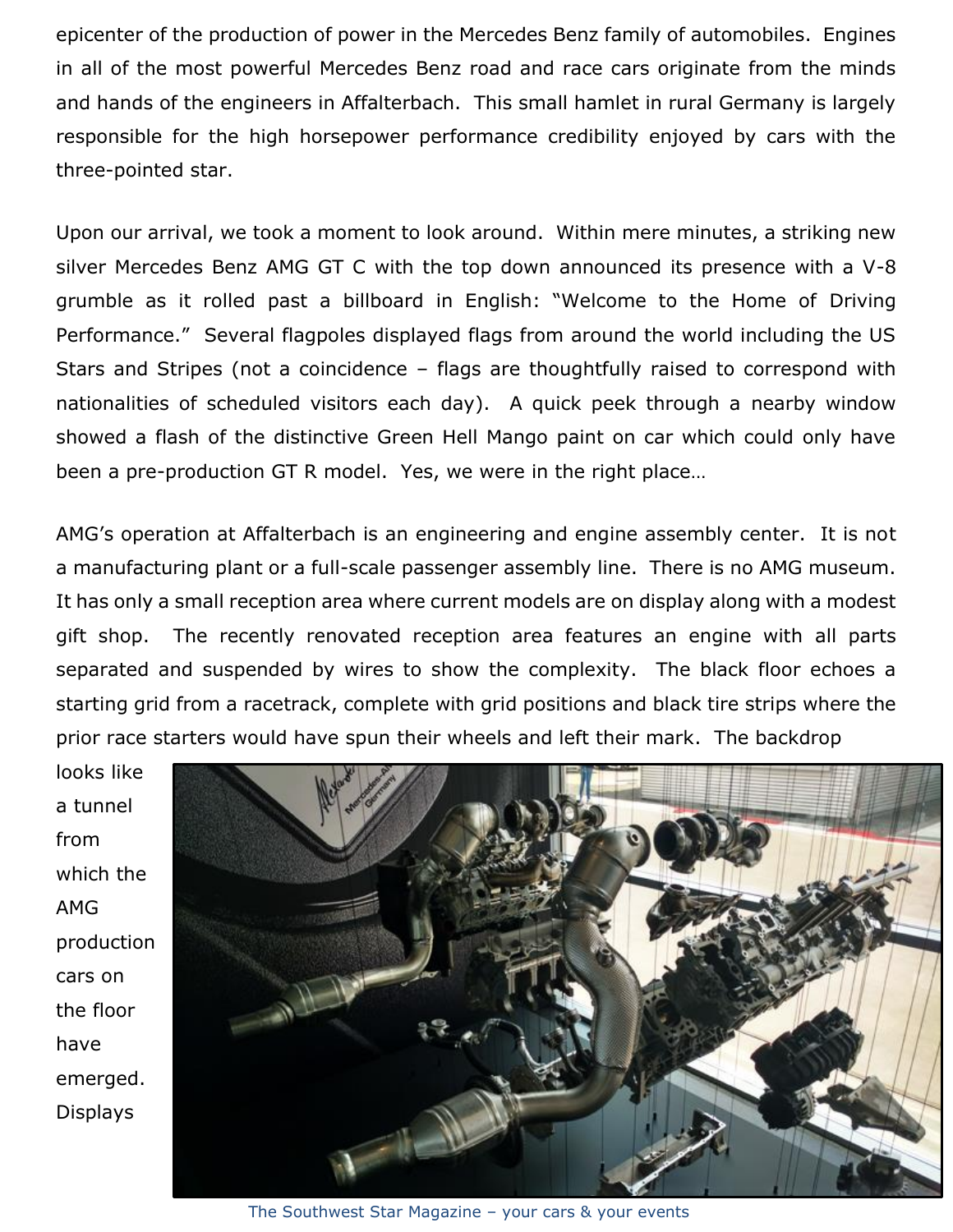change frequently, but a fully equipped Formula One AMG GT safety car was a popular spot for guests to take photos during our visit.

After we met our hosts for the afternoon, we walked outside the reception area and along the sidewalk towards the main engine assembly facility. We paused at the main security gate which restricts access to interior parts of the compound of buildings. As we looked through the gates, we could see a variety of production and pre-production cars lined up in an orderly fashion backed into parking spaces against the silver and glass building. Amidst the grouping of cars, a single shape was covered in black and white swirled



disguise. The shape had slightly different proportions and we ventured a guess that beneath the swirls might lurk the new GT four-door sedan. Our guide stoically looked on and we declined to push him into making a

standard "neither confirm nor deny" statement, but we'd like to think that we got a brief glimpse of a piece of AMG's future.

As we entered the engine assembly area, we saw a row of completed engines neatly stacked and awaiting delivery to the Mercedes Sindelfingen plant. The second floor entrance into the engine assembly area required a swipe of a security badge and the doors opened directly to the assembly floor. The mighty and storied AMG engine assembly operation, the birthplace of AMG power and torque - and the group (indirectly) responsible for shredding thousands of tires - is comprised of technicians wheeling carts to various stations like a boutique grocery store with soft music wafting from the ceiling.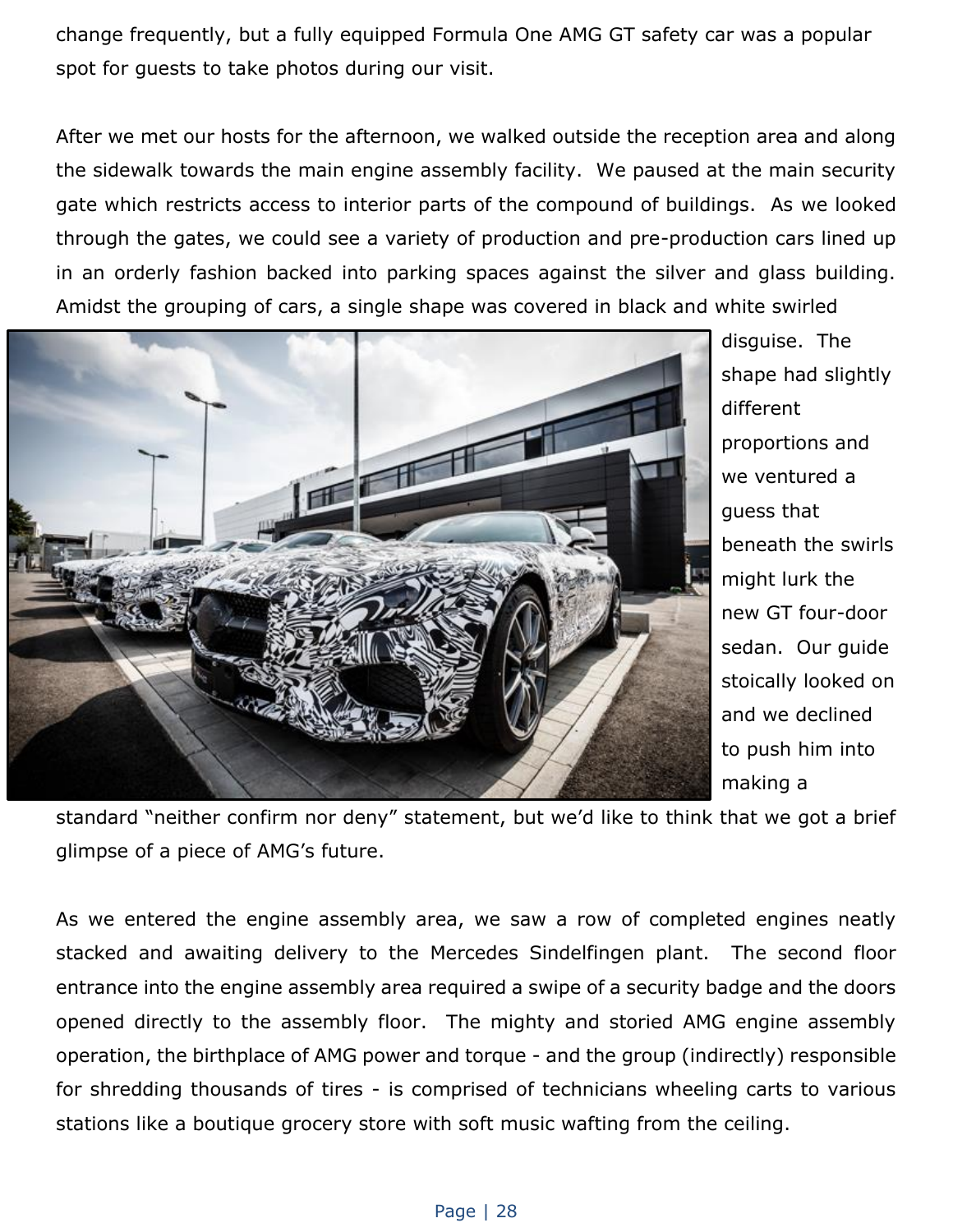It was not chaotic. It was not particularly loud. It certainly was not messy. The parts themselves were manufactured elsewhere, so this facility is dedicated to assembly. A vertical display carried the individual badge of each technician involved in engine assembly, the tangible representation of the "One Man, One Engine" philosophy.

We watched the process of building an eight-cylinder AMG engine as a technician wheeled their cart to a stack of engine blocks, selected one and scanned a barcode to claim it.

They then moved to begin the assembly journey, tracing a U-shaped work path in the

center of a large room. Along the way, technicians picked up specific parts at each station and scanned them with their bar code reader as they assembled them into the engine. Each station featured a screen that guided the order



of operation. Tools connected to umbilical cords fit into cradles overhead. Each tool carried a barcode that was scanned before it was used. The tool delivered a precise amount of torque and an indicator on the screen turned green to confirm correct completion. The process ensures that each engine has a detailed record of its birth. The technology is fascinating and the process is clinical, but the connection with a human to apply oil as needed and keep a skeptical eye on each part and process is ever present.

The AMG ethos requires pride of ownership. "One Man, One Engine" means that the individual technician has utilized, but not blindly relied upon, an automated process. If an engine build is still in process at the end of the workday, the cart is wheeled to the side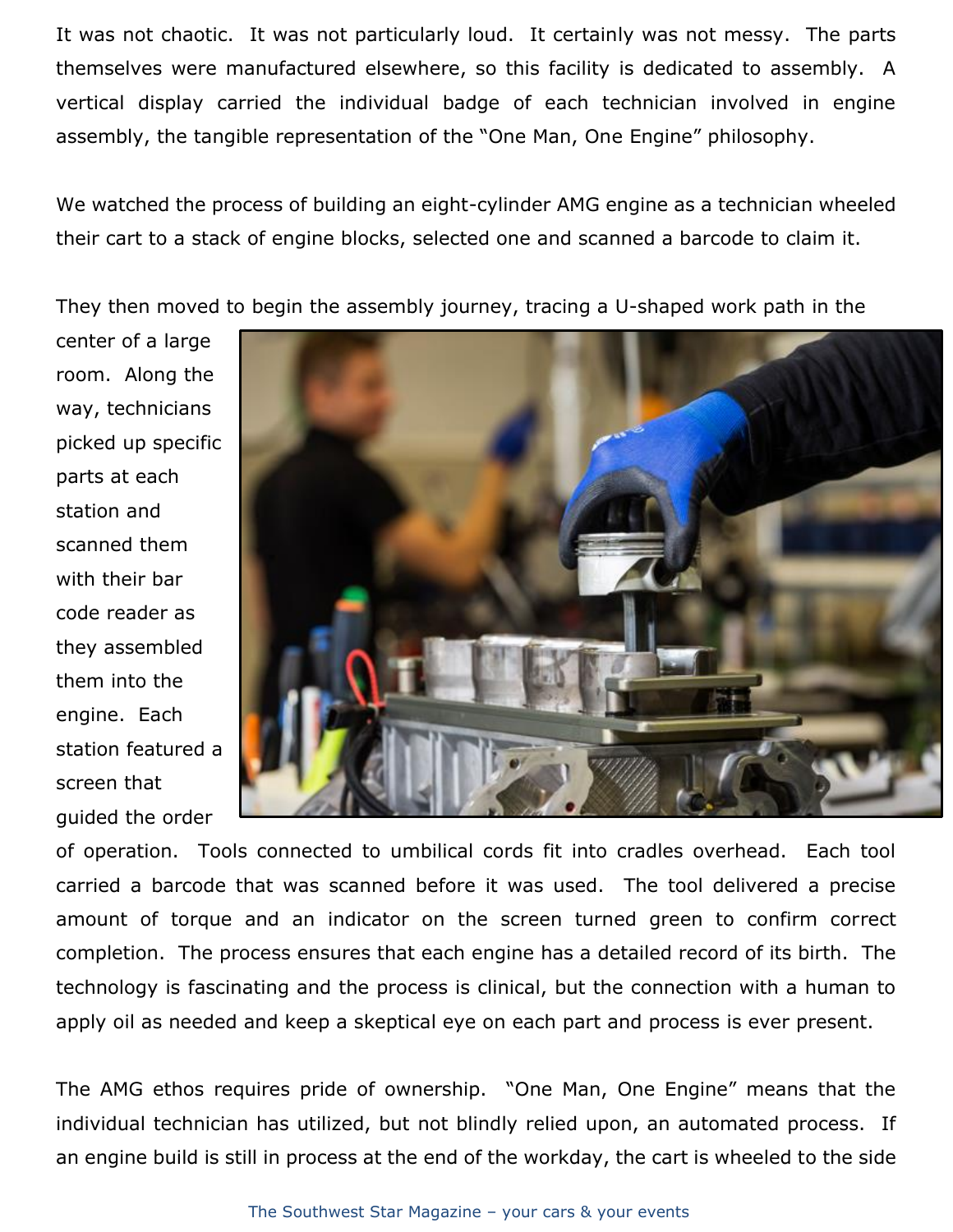and engine covered to await the technician's return. Another technician does not attempt to take over midstream. When the 3.5 hour assembly process is complete, the very last step is to apply the iconic plaque of



the engine maker's name and signature.

Given these engines produce hundreds of horsepower, we had the temerity to ask about the need to check quality on a dyno after assembly. Our German hosts displayed mock offense and patiently explained that with good engineering and methodical and meticulous assembly, there is no reason why an engine should not work properly. Of course.

The whole area is modest in size. There is space around the U-shaped path where parts are brought to the various stations to keep the process flowing smoothly. Along one side of the room is a training ground where new technicians are taught the AMG way. While they arrive with previous training, experience from technical schools, or experience on a Mercedes engine assembly line elsewhere, once they arrive at AMG they spend another several months under close supervision and mentoring before taking their place in the assembly rotation.

Both road car and race car engines are assembled here. The racing engines for the AMG GT3 are bigger at 6.2 liters and retain many similarities from the SLS engine. They also take a lot longer to assemble – two and a half days. The major difference is the time involved with measurements to ensure tolerances required to run in competition and also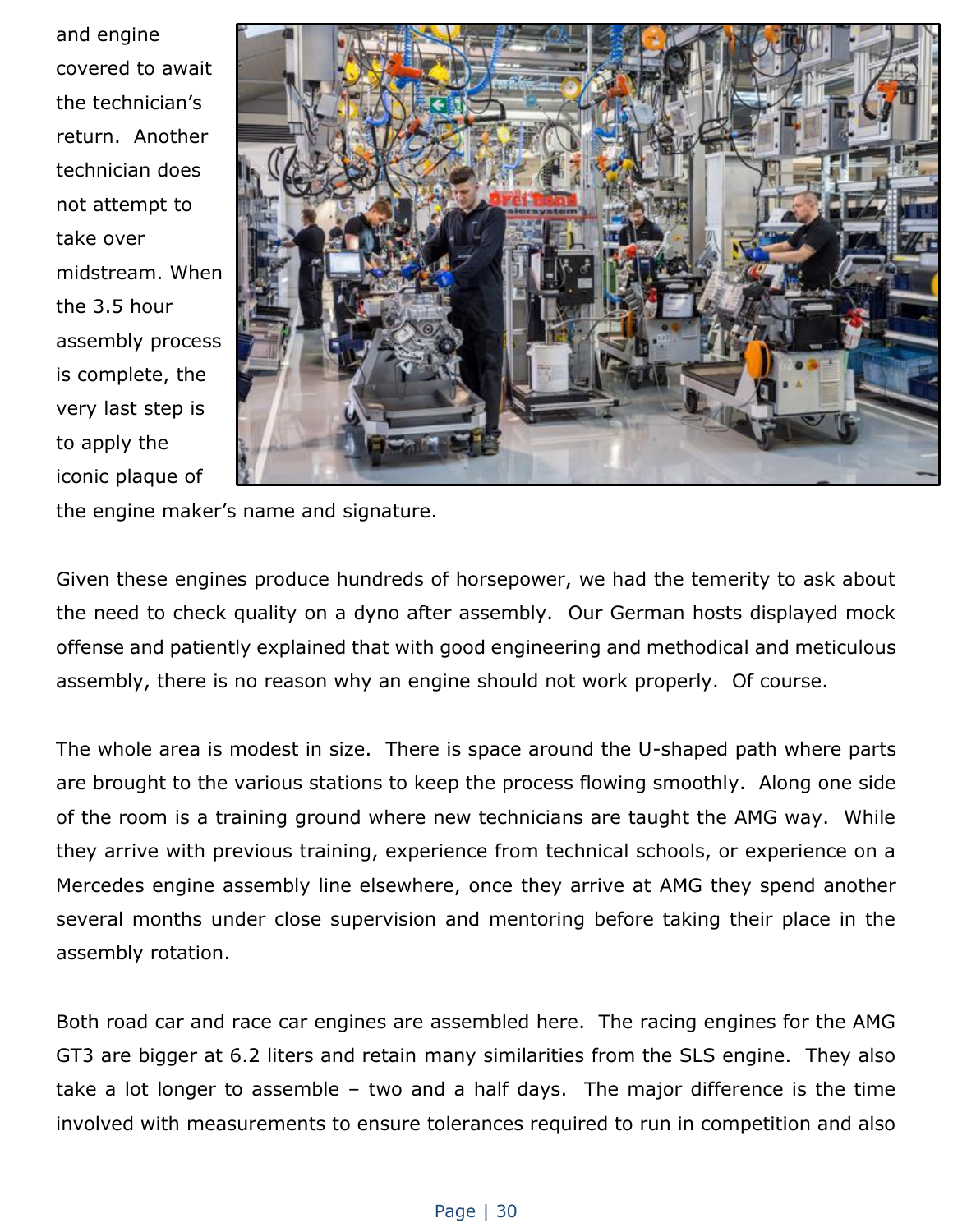align with specifications established by benchmark examples submitted to racing regulators.

Assembled race engines are carted across the street and down the block to the HWA facility where each is installed into a waiting race chassis and sent around the world to race in various endurance and sprint events and championships. More on that in part 3 of our trilogy…

Many of those engines bear the name of Michael Kübler. Herr Kübler is one of the few technicians who handles race engine assembly. After shooting photos of AMG GT3 race car engine compartments in many different countries and race series, your correspondent can attest that Kübler's name is perched atop the engine more often than not.

Luckily, we had the good fortune to meet Kübler during our tour. Not only was he talented and knowledgeable, but he also was polite and gracious, and clearly takes pride in his labors. Ironically, he admitted rarely having the opportunity to personally attend races to see his work in competition, but quickly added that he follows the AMG world very closely. In fact, he has become somewhat of a social media celebrity on platforms like Twitter and Instagram under the handle of @F1Mike28, with thousands of followers. No other engine builder in the world is a more effective advocate and spokesperson for their product.



The Southwest Star Magazine – your cars & your events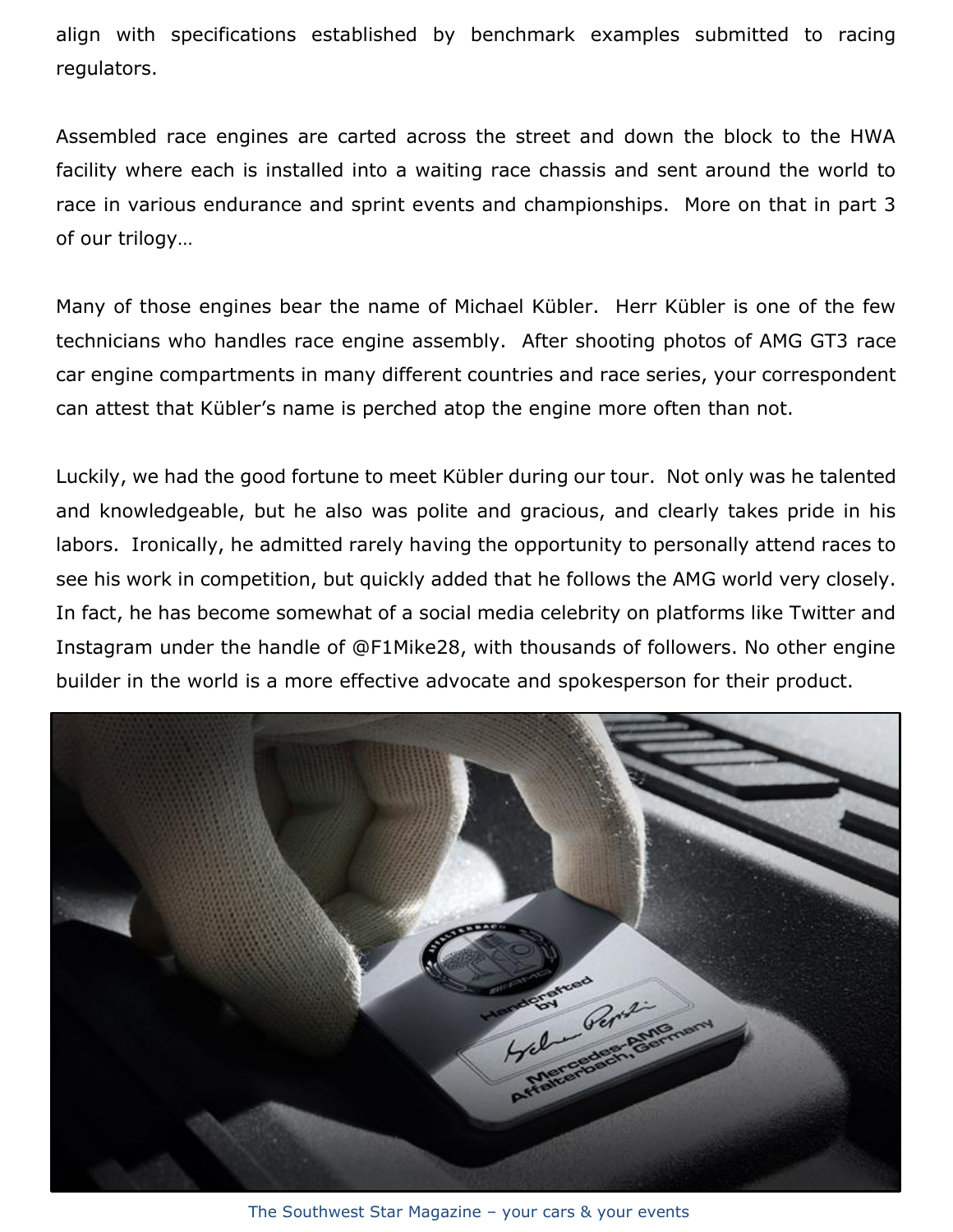He started working with Mercedes in 1998, initially working on V-6 and V-8 engines. In 2009, he transitioned to AMG and began his dream job. Off the top of his head, he estimated that he's likely assembled more than 3,000 engines in his career. Perhaps his path should not have been a surprise. Generations of family before him, stretching from both his parents back through his great-grandfather, worked at the Mercedes plant in Untertürkheim which sits next to the Mercedes museum in Stuttgart.

On our visit, Kübler was working in an area to the side of the usual production line. Instead

of a Mercedes AMG V-8 engine, he was in the midst of assembling a 6.0-liter twin turbo V-12 destined for a Pagani Huayra BC coupe.

The BC – named for the late Benny Caiola who was Horatio Pagani's first customer – is limited to only 20 units and features more power (740hp) and less weight than a "standard" Huayra. It also carries a price tag in excess of €2million. A close look at the engine verifies where at least part of that money goes.

The engine is massive. Unlike the process for other AMG engines, the technician does not move a cart around an assembly line. Instead, Kübler plucked parts from shelves around him while utilizing the same process



of bar coding parts and tools to assemble the engine.

Kübler is only one of two people who make Pagani engines and only one of a handful who assemble AMG racing engines.

Pagani is a rare departure for AMG outside of the Mercedes Benz family. Mercedes AMG power has been a part of every single Pagani since the company's inception in the mid-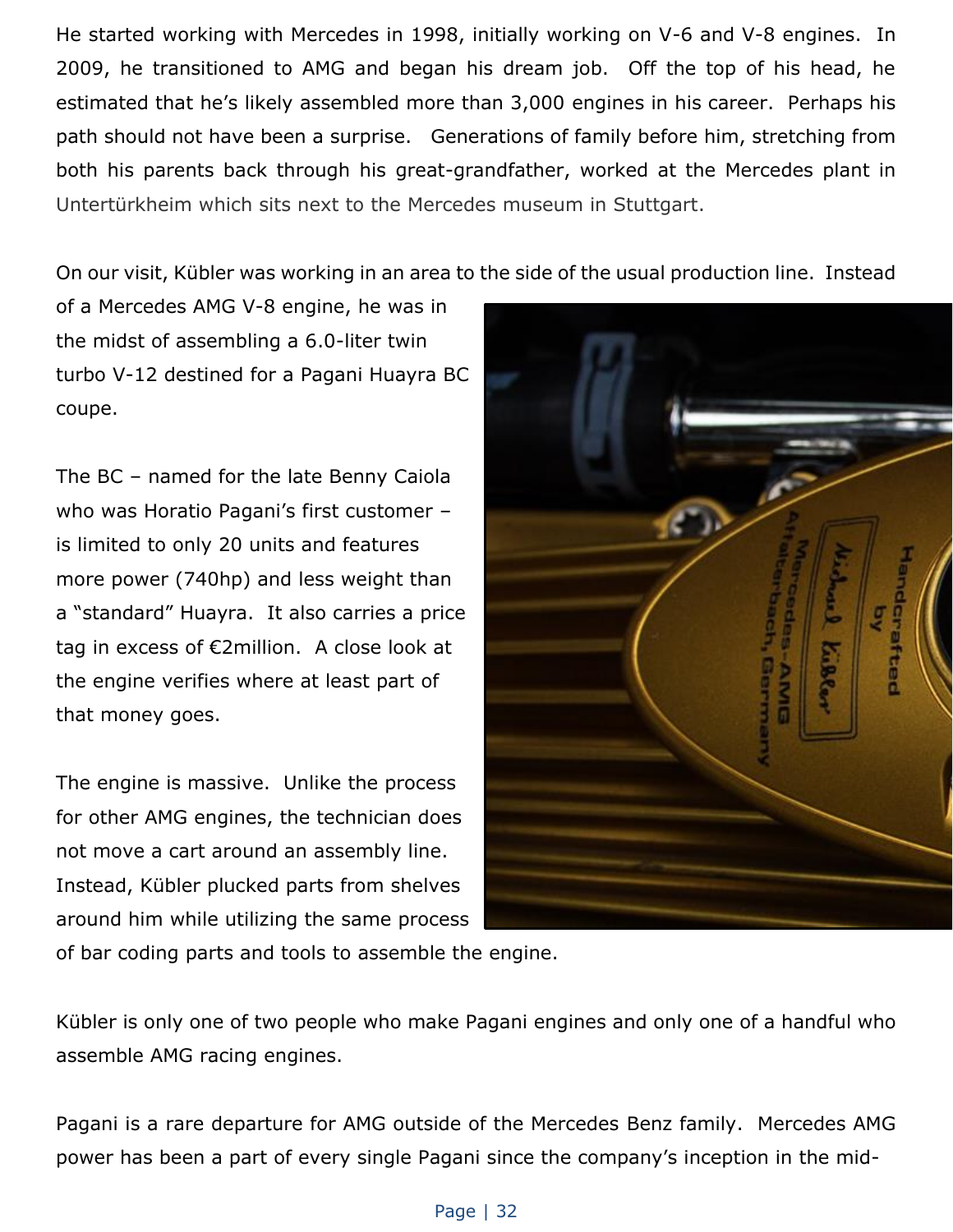1990s. Why does Pagani use Mercedes AMG engines? You might think the answer can be found amidst torque curves, design cues and intense boardroom negotiations. You'd be wrong.

Apparently, former F1 driver Juan Manual Fangio gave Horatio Pagani a letter of recommendation that helped get Pagani a job at Lamborghini in 1983 at the outset of his design career when he moved from Argentina to Italy (Pagani was born to Italian parents in Argentina). Fangio was the most famous race car driver from Argentina and drove for



Mercedes with great success in 1954 and 1955. He also served as honorary President of Mercedes-Benz Argentina starting in 1987. When Pagani started the process of creating a supercar of his own, Fangio suggested that Mercedes provide the power. Pagani went with Mercedes largely as a tribute to his friend and mentor. The handmade nature of a Pagani road car also happens to line up nicely with the AMG "One Man, One Engine" philosophy.

For some time, Pagani was AMG's only non-Mercedes customer. That changed in 2013 when AMG and Aston Martin announced a technical partnership where Daimler would take a five percent stake in Aston Martin and provide engines for a new Aston Martin model. The announcement wasn't a

complete surprise as the two companies had conversations about collaborations in the past. Aston Martin customers now have the choice to purchase an Aston Martin DB11 with an Aston Martin V-12 engine or wait a few more months for a DB11 version with a twin-turbo AMG V-8 engine producing 525 horsepower. Of course, the AMG engines destined for Aston Martin cars will be assembled in Affalterbach.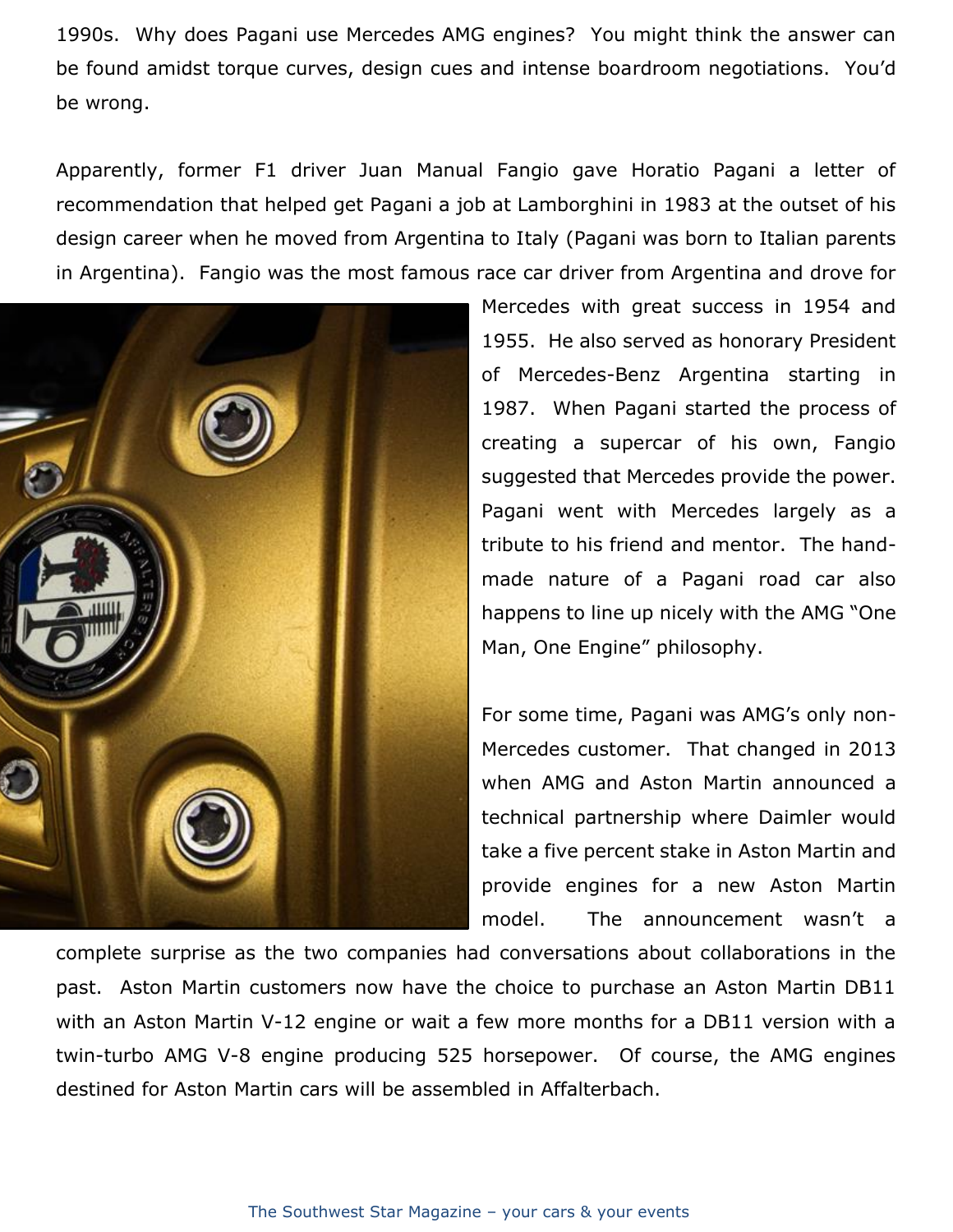Back outside the engine assembly facility, we passed a parking lot filled with two 2014 SLS Electric Drive cars in matte neon "Electricbeam" yellow plugged in to recharging stations. The Electric Drive SLS platform trades the rumble of a big V-8 for the whine of electric motors and batteries. Priced around \$400,000, roughly 100 units were sold and the performance is reportedly very impressive. Trading electric power for internal combustion doesn't save weight – the batteries are quite heavy.

Next to the pair of Electric Drive SLS twins, a dozen or so various road cars were parked in various states of camouflage. Most bore black and white swirls on a front facia or rear bodywork. They likely weren't too top secret or else they wouldn't have been parked in



plain view but it was an interesting quick look at a step in the development process.

Walking on, the main gates opened and released a Gseries in full camouflage livery. The shape

of a G-series (or G-wagen) is unmistakable so presumably the full camouflage treatment was to disguise a nuance that we failed to appreciate. But these are the vehicles that roam the roads in and around the AMG factory as a matter of course on a daily basis…

Next on our tour was a stop at the Performance Studio, which serves multiple purposes. It is the service center for AMG's working fleet of cars such as media cars and pace cars. It is also the place where AMG customizes cars to meet any customer request, ranging from modest badging or stylistic elements to full reconfiguration. A G-wagen by the entrance was in the midst of a complete interior overhaul with a price tag that easily would have paid for a GT R.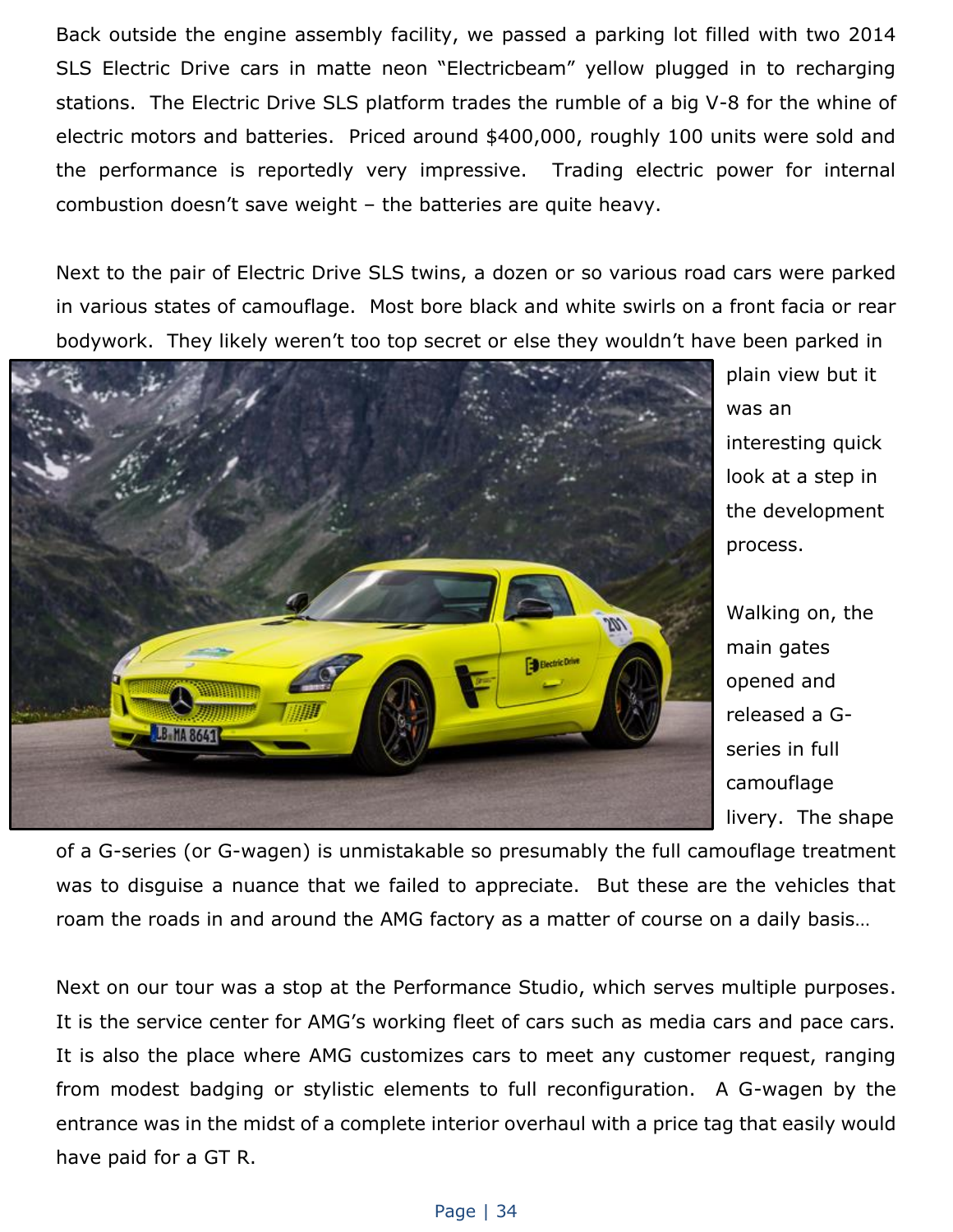On our entry into this working garage, we quickly spotted six or seven AMG GT R models. All except one wore the Green Hell Mango paint which has become synonymous with the car. The one exception wore the Solarbeam yellow color scheme which was remarkably striking. The amount of engineering that has gone into the aerodynamics at the front and rear alone likely deserves its own feature. Some GT R cars were media cars that had lived a difficult life at the hands of unmerciful journalists and prospective customers. Others were in the midst of the application of decals in support of their planned display at the 2017 Nürburgring 24-hour race in a few days.

A brand new GT C cabriolet in Solarbeam yellow parked in one of the service bays commanded our attention. Our host patiently explained the unique features of the GT C, including the flared rear fenders taken from the GT R. Now that we had knowledge on styling cues, we realized that the silver cabriolet that welcomed us to the AMG facility several hours before was a GT C. Both the GT R and GT C are just finding new homes with patient customers now.

To the left, we discovered a 2005 CLK-DTM AMG coupe – one of 100 built. It was in the AMG garage for service of some sort, but was in a service bay just like the 30 or so other cars in the garage. We paused for a moment realizing that we had the good fortune to see examples of both coupe and cabriolet flavors of the rare CLK-DTM during our visit after seeing the cabriolet in for service in the HWA garage.



The Southwest Star Magazine – your cars & your events